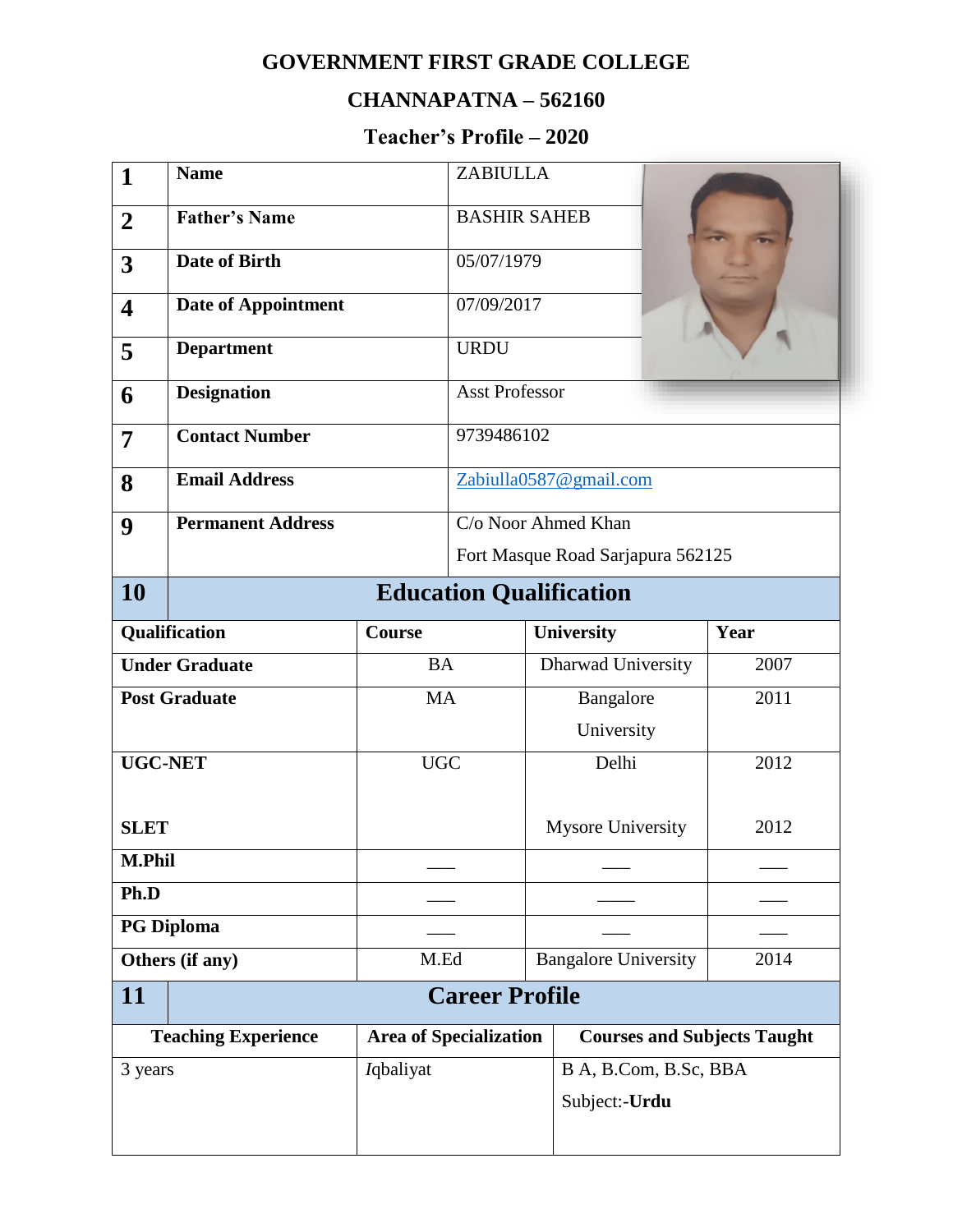| 12                                          | <b>Publications with ISBN/ISSN Number</b>                    |                                                                                                                                                                                                                                                                                                                                                                                                                                                                                                                                                                                                                                                                                                                                                                                                                                                                                                                                                                                            |  |  |  |  |
|---------------------------------------------|--------------------------------------------------------------|--------------------------------------------------------------------------------------------------------------------------------------------------------------------------------------------------------------------------------------------------------------------------------------------------------------------------------------------------------------------------------------------------------------------------------------------------------------------------------------------------------------------------------------------------------------------------------------------------------------------------------------------------------------------------------------------------------------------------------------------------------------------------------------------------------------------------------------------------------------------------------------------------------------------------------------------------------------------------------------------|--|--|--|--|
| 1.                                          | Authored a book titled 'DakniKahawaten' - ISBN 93-87635-55-4 |                                                                                                                                                                                                                                                                                                                                                                                                                                                                                                                                                                                                                                                                                                                                                                                                                                                                                                                                                                                            |  |  |  |  |
| 13                                          |                                                              | Conferences/Symposia/Workshops - Organised/Attended                                                                                                                                                                                                                                                                                                                                                                                                                                                                                                                                                                                                                                                                                                                                                                                                                                                                                                                                        |  |  |  |  |
|                                             | <b>International Level</b>                                   | Participated in an International webinar on 'Urdu<br>Ghazal Mazi, Haal, Mustaqbil organized by KRM<br>MahilaMahavidyalaya Nanded on 5 <sup>th</sup> July 2020.<br>Participated in two-day International Webinar on<br>Genre of Urdu Poetry and Prose organized by The<br>New College, Chennai on 20 <sup>th</sup> and 21 <sup>st</sup> August<br>2020.                                                                                                                                                                                                                                                                                                                                                                                                                                                                                                                                                                                                                                     |  |  |  |  |
| <b>National Level</b><br><b>State Level</b> |                                                              | Presented a paper titled 'Karnataka me Tanqeed<br>Nigari'<br>at one day National Seminar<br>on<br>'Karnataka ka shair o adabazdike bad' organized<br>by Urdu Anjuman Degree College, Vijaypur on<br>16 <sup>th</sup> January 2019.<br>Participated in Two-day National Webinar on<br>'Legal Services Awareness and Lockdown'<br>organized by Government College for Women<br>(Autonomous) Mandya on $1st$ and $2nd$ June 2020.<br>Participated in National Webinar on 'Dimension<br>of Literary Criticism' Organized by Department<br>of Urdu, Bangalore University on 22 <sup>nd</sup> July 2020.<br>Participated in a National Webinar on 'Humour<br>$\bullet$<br>and Satire' organized by Department of Urdu,<br>Bangalore University on 27 <sup>th</sup> July 2020.<br>Participated<br>National<br>in<br>Webinar<br>$\mathbf{a}$<br>on<br>'Correlation between Urdu and Tamil Language'<br>organized by Department of Urdu, The New<br>College, Chennai on 10 <sup>th</sup> July 2020. |  |  |  |  |
|                                             |                                                              |                                                                                                                                                                                                                                                                                                                                                                                                                                                                                                                                                                                                                                                                                                                                                                                                                                                                                                                                                                                            |  |  |  |  |
|                                             | <b>College Level</b>                                         |                                                                                                                                                                                                                                                                                                                                                                                                                                                                                                                                                                                                                                                                                                                                                                                                                                                                                                                                                                                            |  |  |  |  |
| <b>14</b>                                   | <b>Career Development Programmes</b>                         |                                                                                                                                                                                                                                                                                                                                                                                                                                                                                                                                                                                                                                                                                                                                                                                                                                                                                                                                                                                            |  |  |  |  |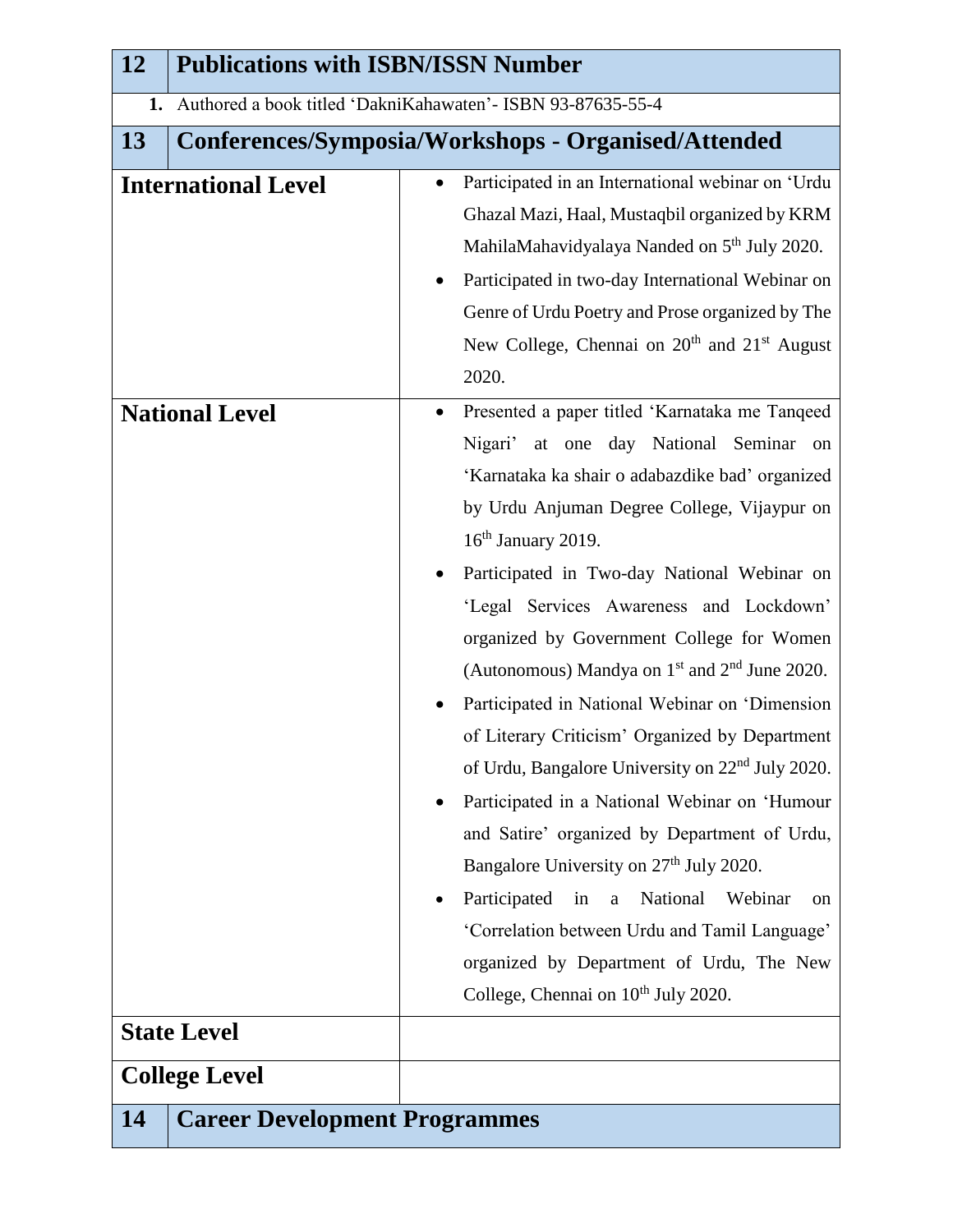| <b>Orientation Programme</b> |                                  |                                                                                                                                                                      | Attended orientation Programmed at MANU Hyderabad                                                                                                                                                                            |              |                                                                                                                                                                                                                             |                                                                          |
|------------------------------|----------------------------------|----------------------------------------------------------------------------------------------------------------------------------------------------------------------|------------------------------------------------------------------------------------------------------------------------------------------------------------------------------------------------------------------------------|--------------|-----------------------------------------------------------------------------------------------------------------------------------------------------------------------------------------------------------------------------|--------------------------------------------------------------------------|
|                              |                                  |                                                                                                                                                                      | from 10/07/2018 to 06/08/2018                                                                                                                                                                                                |              |                                                                                                                                                                                                                             |                                                                          |
| <b>Refresher Course</b>      |                                  |                                                                                                                                                                      |                                                                                                                                                                                                                              |              |                                                                                                                                                                                                                             |                                                                          |
| <b>Faculty Development</b>   |                                  |                                                                                                                                                                      |                                                                                                                                                                                                                              |              |                                                                                                                                                                                                                             | 1. Attended Faculty Development Program on                               |
| <b>Programs</b>              |                                  |                                                                                                                                                                      |                                                                                                                                                                                                                              | October 2018 | 'Teaching Pedagogy' organized by                                                                                                                                                                                            | <b>BET</b><br>Sadathunnisa Degree College, Bangalore on 20 <sup>th</sup> |
|                              |                                  |                                                                                                                                                                      |                                                                                                                                                                                                                              | 2. Attended  | 10<br>days<br>Frazer Town, Bangalore on 18 <sup>th</sup> June 2020.                                                                                                                                                         | National level<br>Multi-<br>disciplinary Online FDP conducted by GFGC    |
|                              |                                  |                                                                                                                                                                      | 2020.                                                                                                                                                                                                                        |              | 3. Attended 1 week National Online FDP on 'Covid<br>19: Issues and Challenges and Intervention in the<br>Contemporary Crisis' organized by GFGC HSR<br>Layout, Bangalore from 30 <sup>th</sup> April to 6 <sup>th</sup> May |                                                                          |
|                              |                                  | 4. Participated in 10 days FDP on 'NAAC Revised<br>Guidelines' organized by GFGC Channapatna<br>from 31 <sup>st</sup> October to 10 <sup>th</sup> November 2019.     |                                                                                                                                                                                                                              |              |                                                                                                                                                                                                                             |                                                                          |
|                              |                                  |                                                                                                                                                                      | 5. Participated in International Multi-disciplinary<br>Online FDP on 'Mental Health and Physical<br>Well-being during Covid-19' Organized by<br>GFGC Channapatna from 8 <sup>th</sup> June to 15 <sup>th</sup> June<br>2020. |              |                                                                                                                                                                                                                             |                                                                          |
| <b>Academic Training</b>     |                                  |                                                                                                                                                                      | 1.                                                                                                                                                                                                                           |              | Attended One-week training cum workshop on                                                                                                                                                                                  |                                                                          |
| <b>Programs</b>              |                                  | 'Testing and Evaluation and Question Item<br>Writing in Urdu conducted by National Testing<br>Service-India from 12 <sup>th</sup> to 16 <sup>th</sup> February 2018. |                                                                                                                                                                                                                              |              |                                                                                                                                                                                                                             |                                                                          |
| 15                           | <b>Area of Interest</b>          |                                                                                                                                                                      |                                                                                                                                                                                                                              |              |                                                                                                                                                                                                                             |                                                                          |
| <b>Academic</b>              |                                  | Teaching                                                                                                                                                             |                                                                                                                                                                                                                              |              |                                                                                                                                                                                                                             |                                                                          |
| <b>Non-academic</b>          |                                  | Have delivered a talk on August $1st$ 2019 on Podcast (Radio) on<br>title 'The Dakhini Language'                                                                     |                                                                                                                                                                                                                              |              |                                                                                                                                                                                                                             |                                                                          |
| <b>16</b>                    | <b>Member in Academic Boards</b> |                                                                                                                                                                      |                                                                                                                                                                                                                              |              |                                                                                                                                                                                                                             |                                                                          |
| <b>Course</b>                |                                  |                                                                                                                                                                      | <b>BOS</b>                                                                                                                                                                                                                   |              | <b>BOE</b>                                                                                                                                                                                                                  | Year                                                                     |